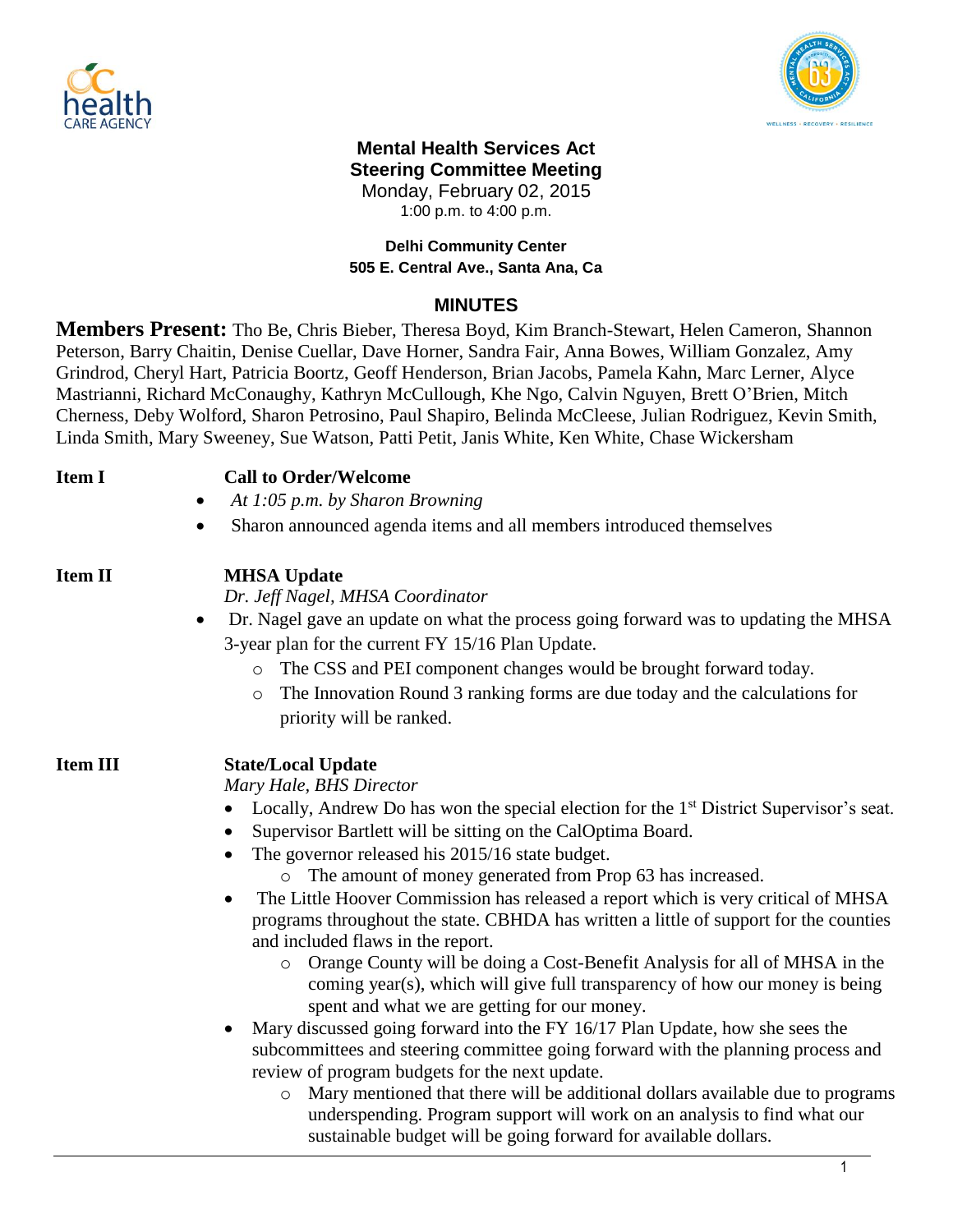



## **Item IV Prevention and Early Intervention**

*Jason Austin, Manager P & EI*

- $\bullet$  \$200,000 approval for P & EI budget
- A need assessment is being implemented to come up with some ideas on how OCLINKS can better serve the community in different languages
- OCLINKS received 780 calls during the first year of service, from 10/13 to 10/14. More community outreach in general needs to be done

#### **Action Item**

• Pamela Kahn made a motion to move \$200, 000 to OCLINKS FY 15/16 & 16/17. The motion was approved

### **Community Services and Supports**

*Anthony Delgado & Linda Molina, Managers Adults and Older Adults Behavioral Health*

 Linda recommended additional funding for the Adult Crisis Residential Expansion

#### **Action Item**

• Criteria for admission was reviewed and a motion was approved to move \$600,000 for Adult Crisis Residential Expansion

### **2:30 p.m. BREAK**

### **Volunteer to Work**

*Gerry Aguirre and Flor Tehrani Yousefian, Innovations*

 Flor reviewed the program and its goals. It contracted with the Goodwill Industries. It's current budget is \$541, 510 and it will end on 6-30-15

### **Action Item**

 Denise Cuellar and William Gonzalez shared the benefits of the VTW program and a motion to continue funding the program for one additional year with CSS dollars. The motion was approved.

### **Workforce, Education and Training**

*Sheryl Curl and Dr. Jeff Nagel*

- Sheryl announced that the WET program requested to shift \$122,000 into different funds, but keeping the original amount approved in the 3-year plan still the same.
- Dr. Nagel announced that there's a nationwide shortage of qualified psychiatrists, especially in Orange County.
- MHSA and the WET Program request to start up a \$1,500,000 Loan Repayment Program.
	- o Is consistent with the Financial Incentives Programs in the MHSA Act.

### **Action Item**

- Two separate motions were made and approved.
	- o To shift \$122,000 in WET funds to the 5 different subsets of WET
	- o Start the Orange County Mental Health Loan Assumption Program for psychiatrists for \$1,500,000 annually.